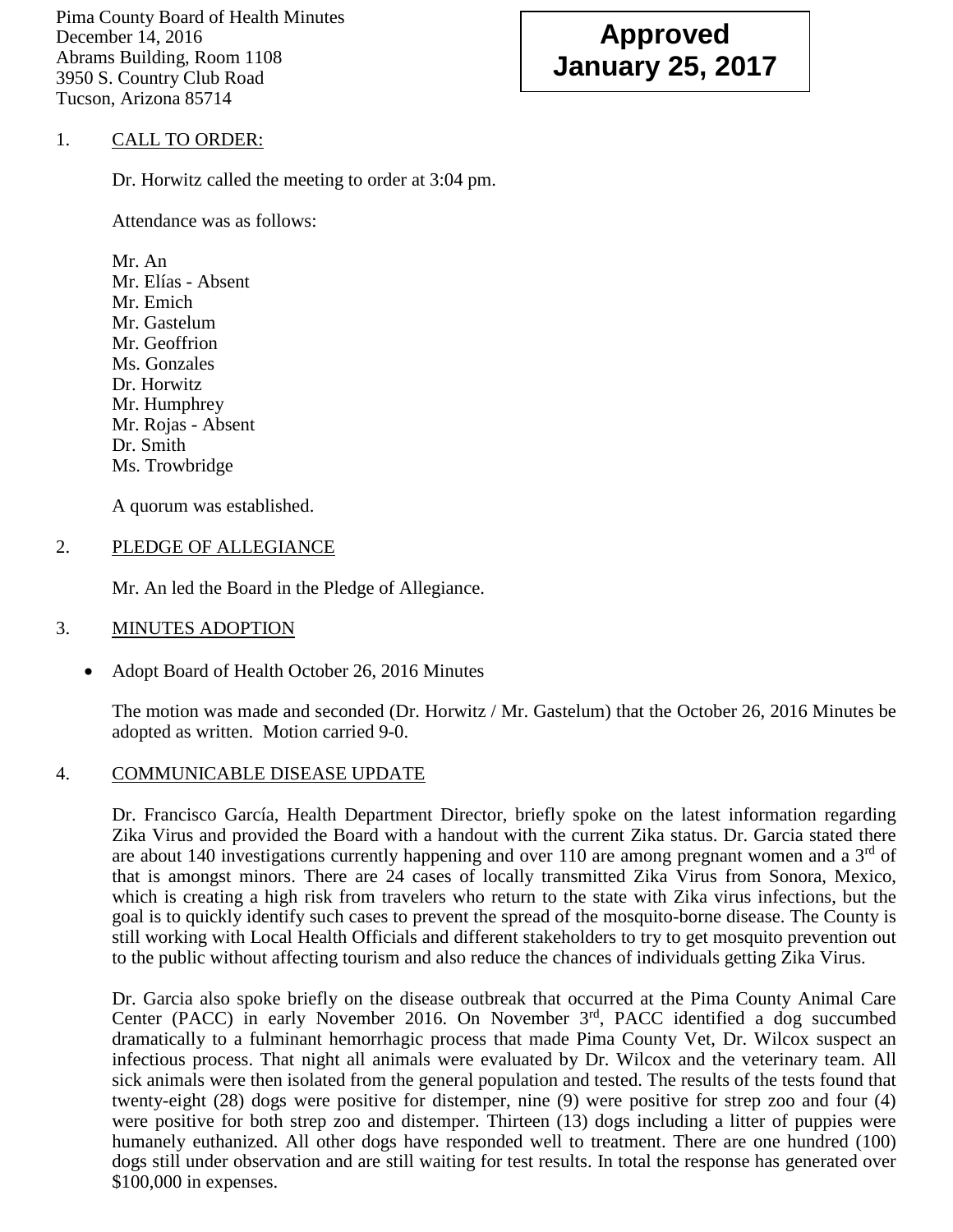# 5. PIMA COUNTY'S LEGAL AUTHORITY TO REGULATE ELECTRONIC CIGARETTES

Dr. Paul Horwitz, Board of Health President introduced Jonathan Pinkney, Deputy Pima County Attorney, to address the Board on Pima County's legal authority to regulate electronic cigarettes. Mr. Pinkney spoke on what the County's authority is on limiting the use of e-cigarettes within the County. The County has statutory authority to make rules and regulations for the protection and preservation of public health, as well as indirect authority to carry out functions, powers and duties of the Arizona Department of Health Services at the local level. The Board of Health can recommend such rules and regulations to the Pima County Board of Supervisors for adoption and enforcement in the County.

Mr. Pinkney stated that currently the only restriction on electronic cigarettes in Arizona statutes is a ban on the possession or purchase by minors of any vapor product, defined as noncombustible tobaccoderived product containing nicotine that employs a mechanical heating element, battery or circuit, regardless of shape or size, that can be used to heat a liquid nicotine solution contained in cartridges. The Smoke-Free Arizona Act does not apply to electronic cigarettes because according to an Attorney General's Opinion they do not fall under the definition of lighted tobacco products that are regulated under the Act.

Mr. Pinkney stated that in the absence of state law on the issue, local jurisdictions are free to enact reasonable ordinances necessary to preserve their citizens' health. Tempe is currently the only jurisdiction that has included electronic cigarettes in its smoke-free ordinance for enclosed public places and places of employment, while Coconino County has added electronic cigarettes to its ordinance restricting the sale of tobacco products.

### 6. E-CIGARETTE ISSUES IMPACTING PUBLIC HEALTH

Dr. Francisco García, Health Department Director, introduced Gregory Rivera, Program Manager, to address the Board on Electronic Nicotine Delivery Systems (ENDS), which are more widely referred to as e-cigarettes, e-hookahs, hookah pens, vaporizers and vape pipes. E-cigarettes are battery-operated devices that heat e-liquid from a cartridge and allow the user to inhale and exhale a chemical-filled aerosol (sometimes called vapor). The e-liquid usually contains nicotine, water and a solvent such as propylene glycol, and is often flavored and colored with various chemical agents. While ENDS are not new to the marketplace, there has been a significant influx in their popularity in recent years, especially within the youth population. Despite limited access to data and research on the negative health effects of ENDS, there is solid evidence of the adverse effects of nicotine which makes the use of E-cigarettes a growing health concern.

Mr. Rivera updated the Board on adult prevalence, which states that 3.2% of non-smokers have tried an e-cigarette. The highest rate was among the ages of 18–24 at 9.7% and declined with increasing age. Those adults who have observed someone smoking an e-cigarette had an increased desire to smoke a regular cigarette. Currently e-cigarette use was higher among non-Hispanic American Indian and Alaska Native adults (10.7%) and non-Hispanic white adults (4.6%) than other ethnic groups. The youth prevalence shows 51.6% of youth in Arizona have used an electronic vapor product compared to 44.9% of youth nationally and the rate of Arizona youth who are current electronic vapor product users is 27.5%, outpacing the national rate of 24.1%.

The CDC forecasts that Arizona youth will be more likely to have a higher prevalence of electronic vapor product use in the future. Since 2014, there are more teens now using e-cigarettes than cigarettes. More than 3 million middle and high school students were current users of e-cigarettes, up from 2.46 million and 16% of high school and 5.3% of middle school students were current users of e-cigarettes. From 2011-2015, use among high school students rose from 1.5% to 16.0% and among middle school